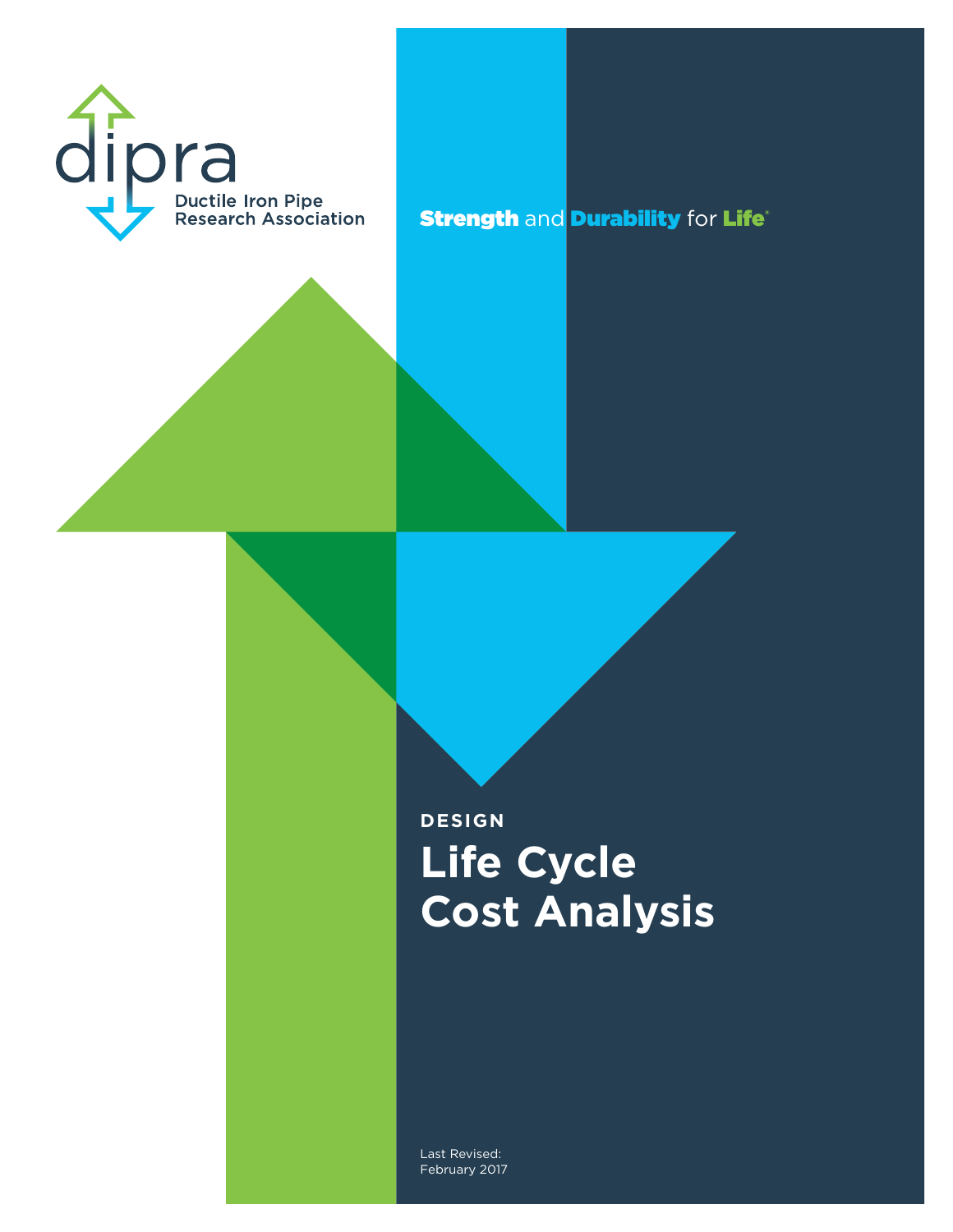Every year there are thousands of miles of waterlines installed in the United States through new projects and replacement of existing waterlines. Decisions on which pipe materials to use are based on relative performance and cost, with initial cost being given a preference over relative strength and durability. But this may not be representative of the true value of the alternatives. To accurately compare the value of different pipe materials we must analyze their costs over the entire design life of the pipeline.

In order to accurately compare the true costs associated with different pipe materials over a desired design life, The University of Michigan developed a Life Cycle Cost Analysis model that considers the costs associated with the production, installation, operation and maintenance, and service lives of two of the most commonly used pipe materials, Ductile Iron Pipe and PVC pipe. As part of their work, the University of Michigan (UM) evaluated published literature to conclude that PVC should be evaluated with a design life of 50 years, whereas Ductile Iron Pipe could be expected to serve 100 years or more. This led UM researchers to observe that "there is an emerging need for a comprehensive life cycle analysis of major pipe materials under varying conditions of operation and actual service life scenarios".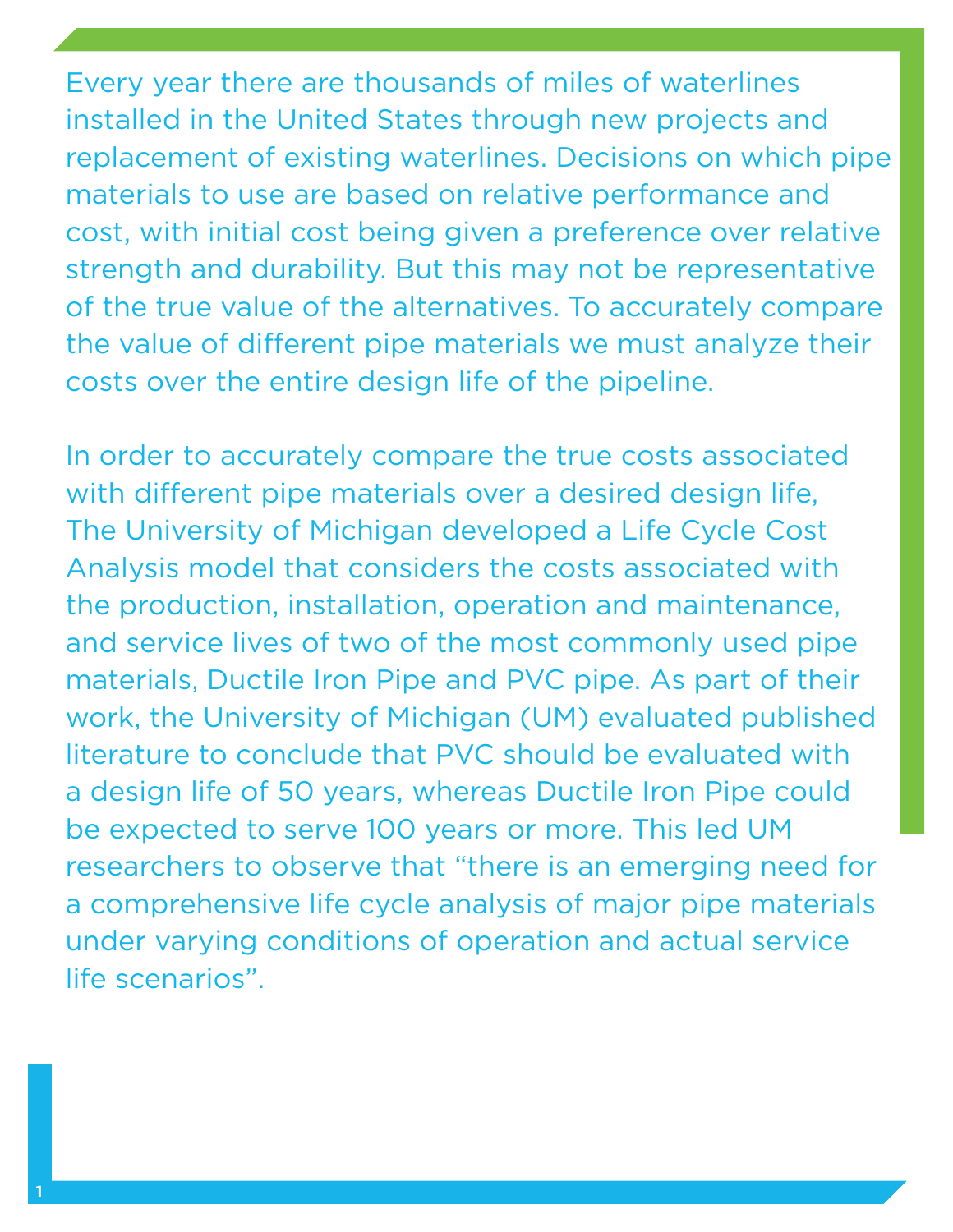#### **Methodology**

The Life Cycle Cost Analysis determines the total cost of a pipeline by considering all of the phases a pipeline experiences over a 100 year design life. These include production, installation, operation and maintenance, and end of life, recognizing that a pipe material's service life may not meet the project's desired design life. Costs to the environment during each phase of the pipeline's life cycle are considered, as well.

One of the first steps that The University of Michigan undertook was to determine the service life of each pipe material. To accomplish this, they conducted an extensive literature review on the reported service lives of Ductile Iron Pipe and PVC pipe. Their review found a consensus for service life, 100 years for Ductile Iron Pipe and 50 years for PVC pipe.

#### **Production Phase**

The production phase involves the costs for raw material extraction, pipe production and pipe transportation, which is represented in the unit cost of the pipe. The University of Michigan used compiled averages of pipe materials costs obtained from pipe suppliers. Environmental impacts associated with the energy used to manufacture pipe materials were obtained from published literature on embodied energy.<sup>1</sup>

#### **Installation Phase**

The installation phase involves the operational costs of the necessary equipment as well as the cost of any bedding material required for installation of each pipe material. To determine the proper installation procedure of the pipe materials, The University of Michigan used the relevant AWWA standards, as well as industry and manufacturer

| <b>Item</b>                      | <b>Unit</b> | <b>Rate</b> |
|----------------------------------|-------------|-------------|
| <b>Mobilization of Equipment</b> | Fa.         | \$641.89    |
| <b>Excavation</b>                | <b>BCY</b>  | \$2.11      |
| <b>Bedding Placement</b>         | LCY         | \$32.27     |
| <b>Bedding Compaction</b>        | S.Y         | \$0.62      |
| <b>Structural Backfill</b>       | <b>FCY</b>  | \$0.78      |
| <b>Final Compaction</b>          | <b>FCY</b>  | \$0.27      |
| Demobilization of Equipment      | Fa.         | \$641.89    |

reference materials. The costs associated with the installation of pipe materials were obtained from the RSMeans estimating database as shown below. It was assumed that the cost of transportation of the pipe materials to the project site was between 5 to 7 percent of the total pipe material cost.

#### **Operation and Maintenance Phase**

The operation and maintenance phase involves the costs associated with pumping as well as performing repairs and regular maintenance activities over the 100 year design life. To calculate relative pumping costs, the Hazen-Williams equation was used based on industry recommendations for C factor and the actual inside diameters of the pipe materials. This calculation gave results for head loss (H<sub>i</sub>) for each material. The resulting head losses were then used to calculate the costs to pump a given flow of water through the alternative pipelines. The relevant calculations are listed below.

$$
H_{L} = 1000 \left[ \frac{V}{0.115 \text{ C (d)^{0.63}}} \right]^{1.852}
$$

Where:

 $H<sub>L</sub>$  = Head loss (ft./1,000 ft.)<br>  $H<sub>L</sub> =$  Velocity of flow (fns)

 $V =$  Velocity of flow (fps)  $p<sub>5</sub>$ )

 $C =$  Flow coefficient (C factor)

 $d =$  Actual inside diameter (in.) 0.115 C (d)0.63

$$
V = \frac{Q}{2.448 d^2}
$$

### Where:

where.<br>Q = Flow (gpm)

 $V =$  Velocity (fps)

d = Actual inside diameter (in.)

$$
PC = 1.65 H_{L}Q\frac{a}{E}
$$

#### Where:

- PC = Pumping cost (\$/yr. based on 24-hr. per day pump operation/1,000 ft.)
- $H<sub>l</sub>$  = Head loss (ft./1,000 ft.)
- $Q = Flow (gpm)$
- $a =$  Unit cost of electricity (\$/kWh)
- $E =$  Total efficiency of pump system  $(\frac{1}{2})(100)$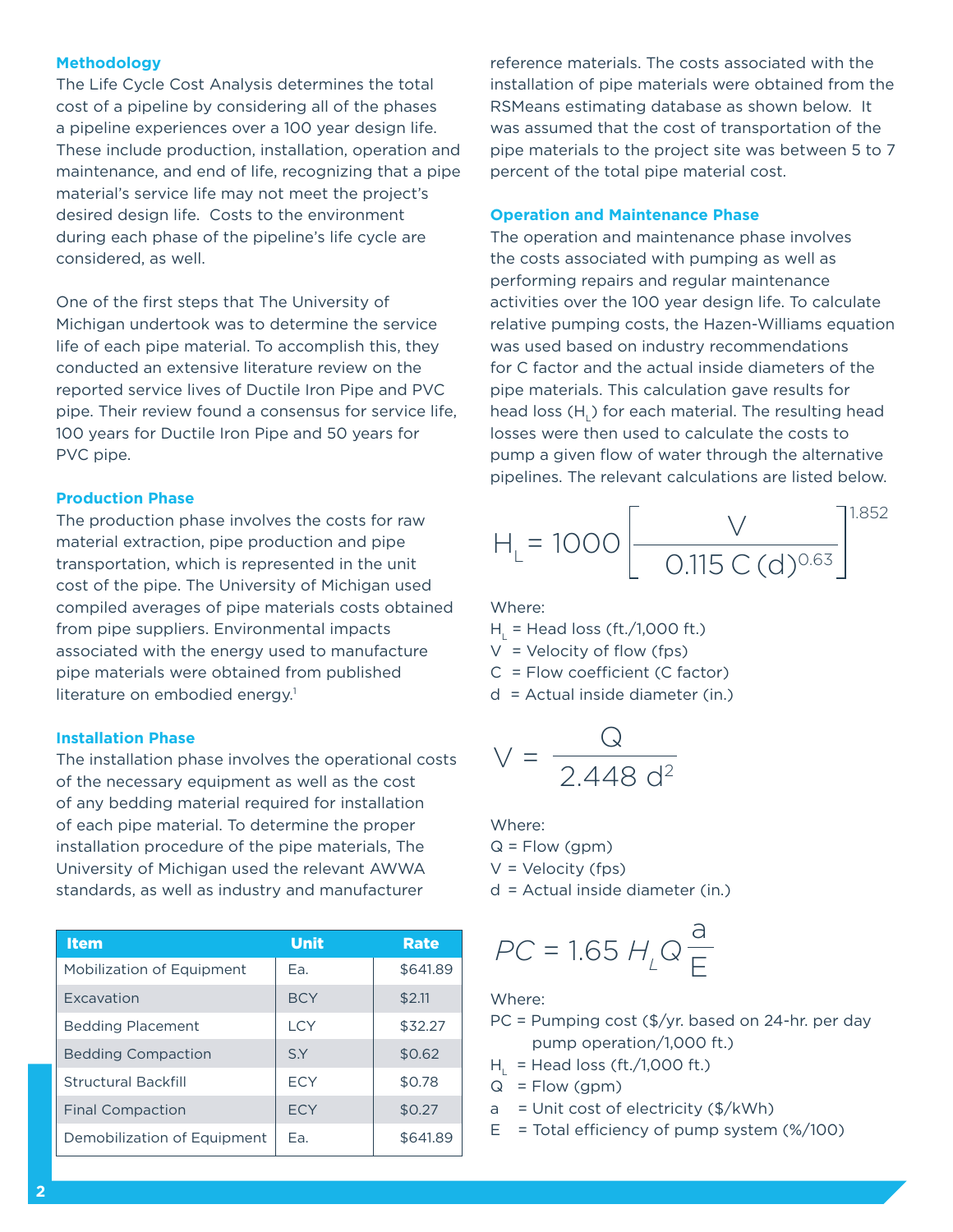As shown on the previous page the actual inside diameter of the pipe is the determining factor in calculating the head loss and pumping cost. Ductile Iron Pipe has a larger than nominal inside diameter, which results in a lower head loss and lower pumping cost than other pipe materials. The table below shows the larger inside diameter of Ductile Iron Pipe compared to other common pipe materials.

#### **TABLE 1 Comparison of Actual Inside Diameters (in.) of Piping Materials for Water Transmission and Distribution Systems**

| <b>Nominal Size</b><br>(inches)                                                      | <b>Ductile</b><br>Iron<br>Pipe <sup>1</sup>                                                                                       | CCP <sup>2</sup>                                                                       | STEEL <sup>3</sup>                                                                                                                | PVC <sup>4</sup>                                                                                               | HDPE <sup>5</sup>                                                                                                       |
|--------------------------------------------------------------------------------------|-----------------------------------------------------------------------------------------------------------------------------------|----------------------------------------------------------------------------------------|-----------------------------------------------------------------------------------------------------------------------------------|----------------------------------------------------------------------------------------------------------------|-------------------------------------------------------------------------------------------------------------------------|
| 6<br>8<br>10<br>12<br>14<br>16<br>18<br>20<br>24<br>30<br>36<br>42<br>48<br>54<br>60 | 6.28<br>8.43<br>10.46<br>12.52<br>14.55<br>16.61<br>18.69<br>20.75<br>24.95<br>31.07<br>37.29<br>43.43<br>49.63<br>56.29<br>60.28 | 16.00<br>18.00<br>20.00<br>24.00<br>30.00<br>36.00<br>42.00<br>48.00<br>54.00<br>60.00 | 6.00<br>8.00<br>10.00<br>12.00<br>14.00<br>16.00<br>18.00<br>20.00<br>24.00<br>30.00<br>36.00<br>42.00<br>48.00<br>54.00<br>60.00 | 6.09<br>7.98<br>9.79<br>11.65<br>13.50<br>15.35<br>17.20<br>19.06<br>22.76<br>28.77<br>34.43<br>40.73<br>46.49 | 5.57<br>7.31<br>8.96<br>10.66<br>12.35<br>14.05<br>15.74<br>17.44<br>20.83<br>25.83<br>32.29<br>38.41<br>44.47<br>51.34 |
| 64                                                                                   | 64.30                                                                                                                             |                                                                                        |                                                                                                                                   |                                                                                                                |                                                                                                                         |

- (1) From AWWA C150, Table 5, using the nominal wall thickness of the lowest available pressure class with Standard C104 cement-mortar lining.
- (2) From AWWA C301 IDs are based on nominal sizes for pre-stressed concrete cylinder pipe.
- (3) From manufacturers' information IDs are based on nominal sizes for routine manufacture of steel pipe.
- (4) Cast Iron equivalent outside diameters. Sizes 6"-12" from AWWA C900, and sizes 14"-48" from AWWA C905, using average ODs and minimum wall thickness plus 1/2 wall tolerance. DR 18 for sizes 6"-24", DR 21 for sizes 30"-36", and DR 25 for sizes 42"- 48".
- (5) From AWWA C906 using average Ductile Iron Pipe equivalent outside diameters and average wall thickness. DR 11 for sizes 6"-30", DR 13.5 for 36", DR 15.5 for 42", DR 17 for 48", and DR 21 for 54".

To determine the costs and frequency of repair activities, The University of Michigan obtained standard failure rates from industry sources and literature. The graph below shows the average frequency repairs for different pipe materials between 2010 and 2014.



#### **End of Life Phase**

Once a pipe reaches the end of its service life, it can either be exhumed for future uses, such as recycling or disposal, or it can be abandoned in place. The University of Michigan found that the recovery costs, both monetary and environmental, result in pipes typically being abandoned in place at the end of their service lives. Although an iron pipeline, at the end of its service life, can be recycled to make new pipe, the salvage value is outweighed by the costs associated with recovery. As a result, the salvage value is assumed to be zero for all pipe materials.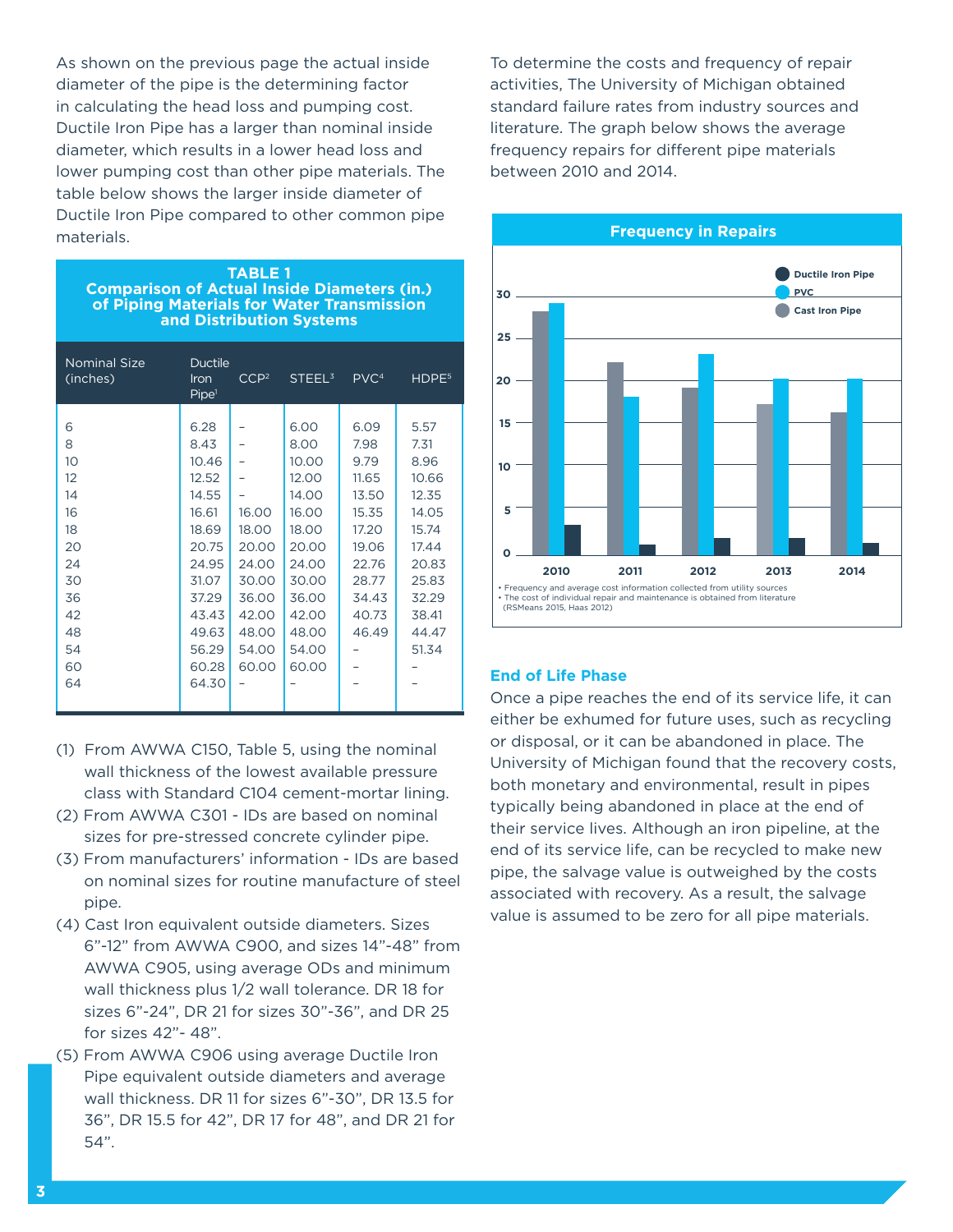#### **Example**

The University of Michigan did a case study analysis of 8-inch and 24-inch Ductile Iron Pipe and PVC pipe using their assessment tool. This case study reports the total life cycle cost of ownership for each size and pipe material. The table below outlines the key assumptions that were used in the assessment tool to conduct the analysis.

| <b>Main Parameters</b>               |              |               |  |
|--------------------------------------|--------------|---------------|--|
| <b>Description</b>                   | <b>Units</b> | <b>Inputs</b> |  |
| Location of the job site             | N/A          | Michigan      |  |
| Total length of pipe                 | Feet         | 1.000         |  |
| Nominal diameter of the pipe         | Inches       | 8 and 24      |  |
| Project life span                    | Years        | 100           |  |
| Service life (Ductile Iron Pipe/PVC) | Years        | 100/50        |  |

| <b>Financial Inputs</b>         |                   |         |  |
|---------------------------------|-------------------|---------|--|
| <b>Description</b>              | <b>Inputs</b>     |         |  |
| Initial pipe costs 8" diameter  | Ductile Iron Pipe | \$12.91 |  |
|                                 | <b>PVC</b>        | \$6.33  |  |
| Initial pipe costs 24" diameter | Ductile Iron Pipe | \$51.40 |  |
|                                 | <b>PVC</b>        | \$61.90 |  |
| Discount rate                   | 2.0%              |         |  |
| Inflation rate                  | 1.9%              |         |  |
| Cost of electricity             | \$0.06/kWh        |         |  |

| <b>Design Inputs</b>                |                                                      |        |  |
|-------------------------------------|------------------------------------------------------|--------|--|
| <b>Description</b>                  | <b>Inputs</b>                                        |        |  |
| Ductile Iron Pipe                   | Pressure Class 350 (8") - pressure rated at 450 psi  |        |  |
|                                     | Pressure Class 200 (24") - pressure rated at 300 psi |        |  |
| <b>PVC</b>                          | DR 18 (8" and 24") - pressure rated at 235 psi       |        |  |
| Hazen-Williams Factor (C)           | Ductile Iron Pipe                                    | 140    |  |
|                                     | <b>PVC</b>                                           | 150    |  |
| Actual internal diameter - 8" pipe  | Ductile Iron Pipe                                    | 8.43"  |  |
|                                     | <b>PVC</b>                                           | 8.04"  |  |
| Actual internal diameter - 24" pipe | Ductile Iron Pipe                                    | 24.95" |  |
|                                     | <b>PVC</b>                                           | 22.93" |  |
| Efficiency of pump system (E)       | 70%                                                  |        |  |
| Q (Flow rate)                       | 1000 gpm (8")                                        |        |  |
|                                     | 6000 gpm (24")                                       |        |  |
| % of pumping                        | Varies                                               |        |  |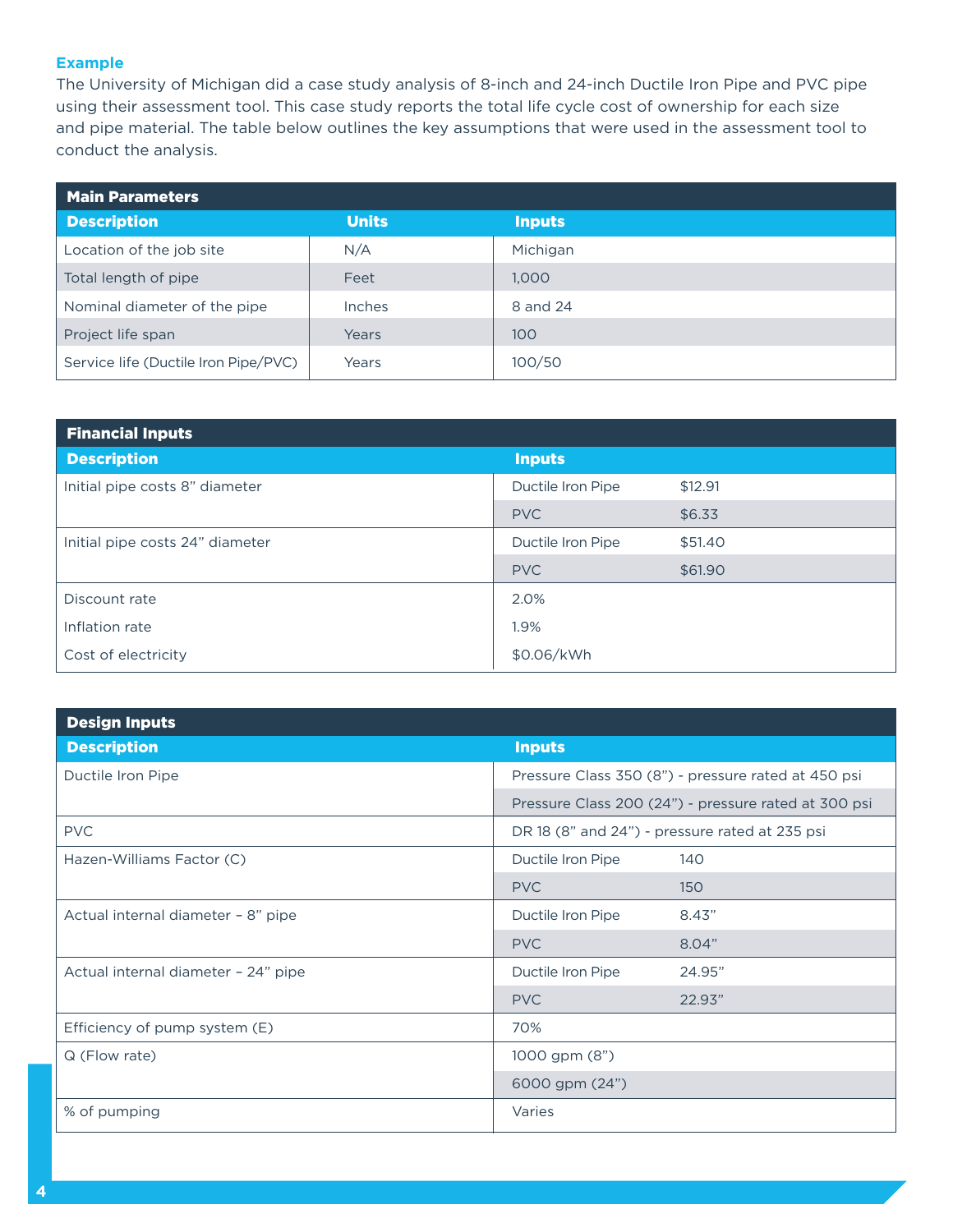#### **Results**

The two graphs below, one for each pipe size, show the savings of Ductile Iron Pipe over PVC throughout the 100 year life cycle. Based on the design parameters entered, the savings shown in the graphs are for a 1,000 foot section of pipe. The results in the graphs are shown on a pumping rate percentage basis ranging from 0% to 100%. A 0% pumping rate represents no pumping in the system while a 100% pumping rate represents pumping 24 hours per day.

Due to the service life of PVC pipe being only 50 years, while a design life cycle of 100 years is analyzed, the PVC pipe must be manufactured and installed twice. In the savings graphs below this is shown by the large increase in savings at the 50 year mark.







**5**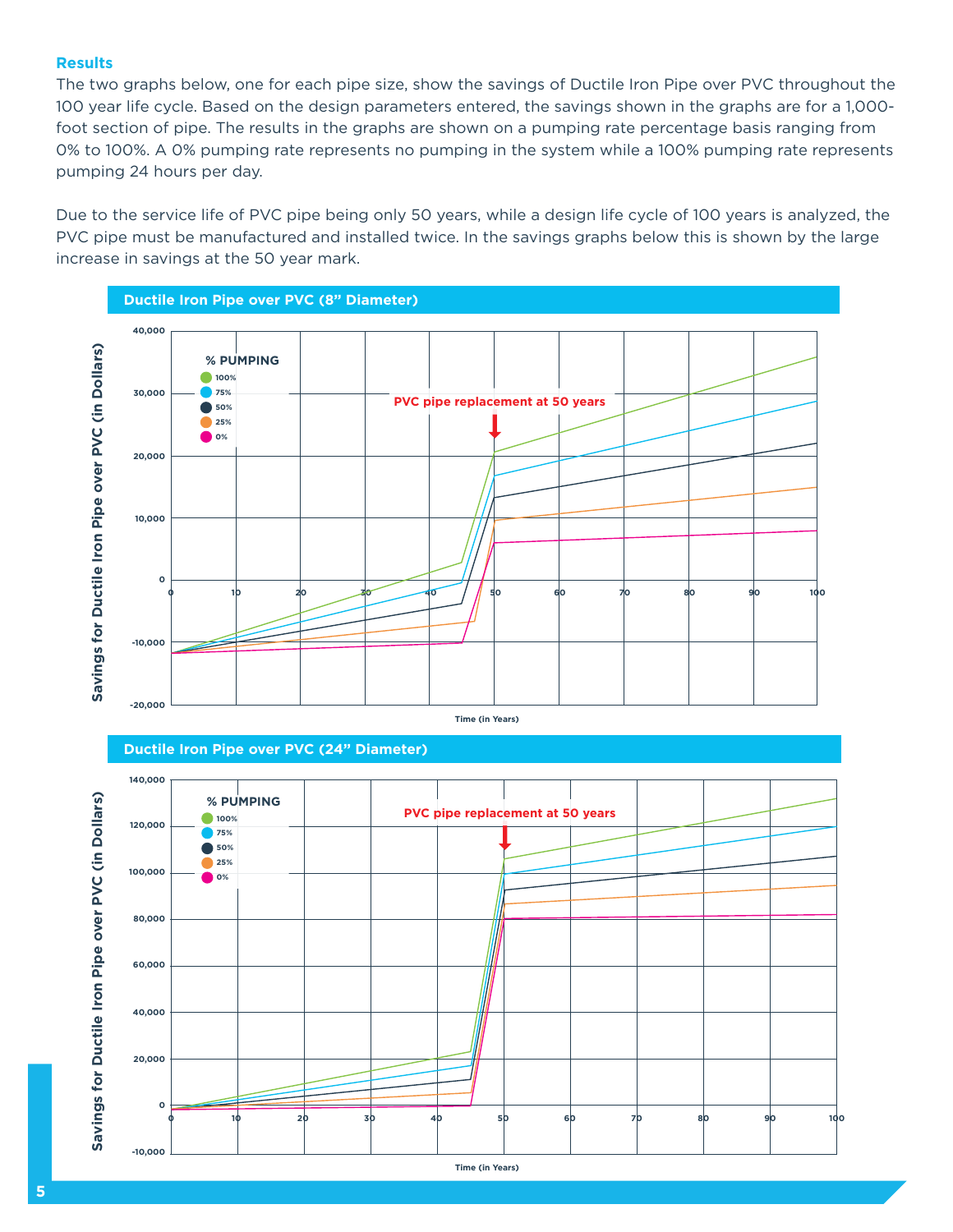#### **Analysis**

The results for the 8-inch pipe show that the life cycle savings for 1,000 feet of Ductile Iron Pipe over PVC ranged from approximately \$8,000 at 0% pumping to \$36,000 at 100% pumping. Likewise, with the 24-inch pipe the life cycle savings of Ductile Iron Pipe over PVC ranged from approximately \$82,000 at 0% pumping to \$131,000 at 100% pumping. While these results are for a 1,000-foot pipeline length, new or replacement projects are much longer which would result in much larger savings of Ductile Iron Pipe over PVC.

The University of Michigan determined that the operation and maintenance life cycle phase contributes significantly to the overall life cycle cost of a pipeline. More specifically, pumping costs are a dominating factor over a 100 year life cycle. Ductile Iron Pipe has a significant advantage during pumping due to its typically larger than nominal inside diameter, which reduces head loss and required energy.

#### **Environmental Impact**

In evaluating the impact of alternatives on the environment, production values for the energy required to manufacture the two pipe materials was provided from existing literature<sup>1</sup>. Additionally, the costs associated with pumping could be converted to energy consumption as kilowatt-hours. From this, the impact on the environment was evaluated as a function of the emission of CO<sub>2</sub> equivalents. The results showed a greater environmental impact for PVC in both the production and operation phases; the former due to PVC's shorter service life and the latter due to the larger inside diameters for Ductile Iron Pipe.



Total equivalent  $CO<sub>2</sub>$  emissions assuming 25% pumping during the operations phase

#### **Conclusion**

The University of Michigan developed a Life Cycle Cost Analysis model that allows decision makers to compare the true relative costs of alternative pipe materials. As shown by the example case studies, Ductile Iron Pipe is the most cost effective pipe material over a 100 year design life despite the differences that may exist regarding pipe material costs. Ductile Iron Pipe has significant advantages in service life and in pumping during the operation and maintenance phase due to its larger inside diameter. The result is a lower total cost for Ductile Iron Pipe over its long service life.

The Pipe Material Life Cycle Cost Assessment model created by The University of Michigan is an important and extremely useful tool for utility decision-makers. It allows those professionals to make informed decisions regarding the best pipe material to use by analyzing the total life cycle costs of different pipe materials.

#### **References**

1. Ambrose, M., Burn, S., DeSilva, D., and Rahilly, M. "Life cycle analysis of Water Networks." Proc., Plastics Pipe XIV: Plastics Pipes Conferences Association.